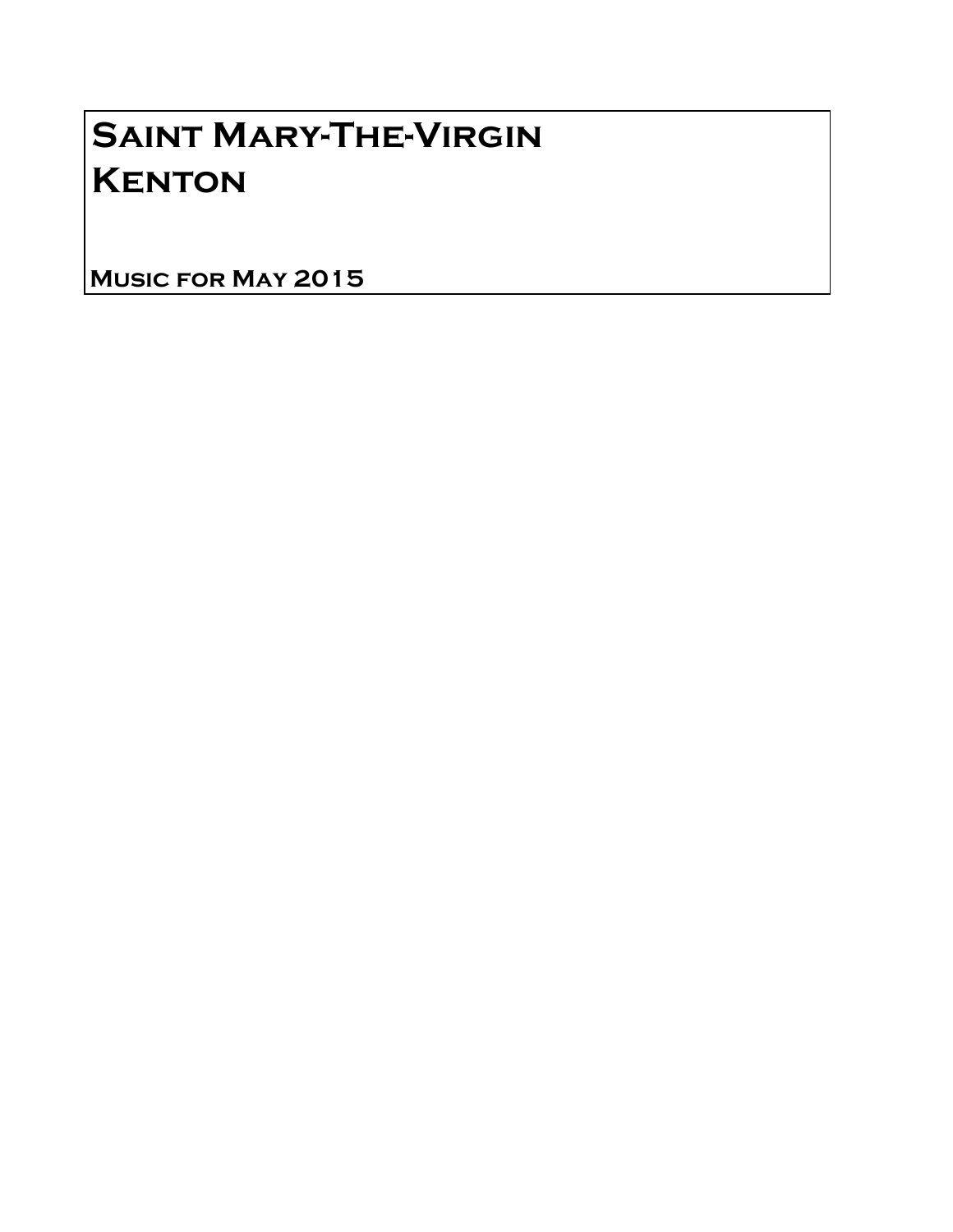| 3rd May                                         | <b>Easter V</b>                      |                                                                                 |
|-------------------------------------------------|--------------------------------------|---------------------------------------------------------------------------------|
| Introit<br><b>Responsorial Psalm</b><br>Gradual | 105(i)                               | Christ the Lord is risen again<br>First setting                                 |
| Offertory<br>Communion<br>Recessional           | 104<br>276 (ii)<br>119               | At the Lamb's high feast we sing<br>Bread of heaven<br>The strife is o'er       |
|                                                 | Setting                              | <b>Belmont Mass</b>                                                             |
|                                                 | At communion                         | An upper room                                                                   |
| 10th May                                        | <b>Easter VI</b>                     |                                                                                 |
| Introit<br><b>Responsorial Psalm</b><br>Gradual | <b>CH113</b>                         | Christ triumphant<br>First setting                                              |
| Offertory<br>Communion<br>Recessional           |                                      |                                                                                 |
|                                                 | <b>CH399</b><br>CH666<br><b>CH32</b> | Love is his word<br>Spirit of the living God<br>Alleluia, alleluia, give thanks |
|                                                 | Setting                              | <b>Martin Shaw</b>                                                              |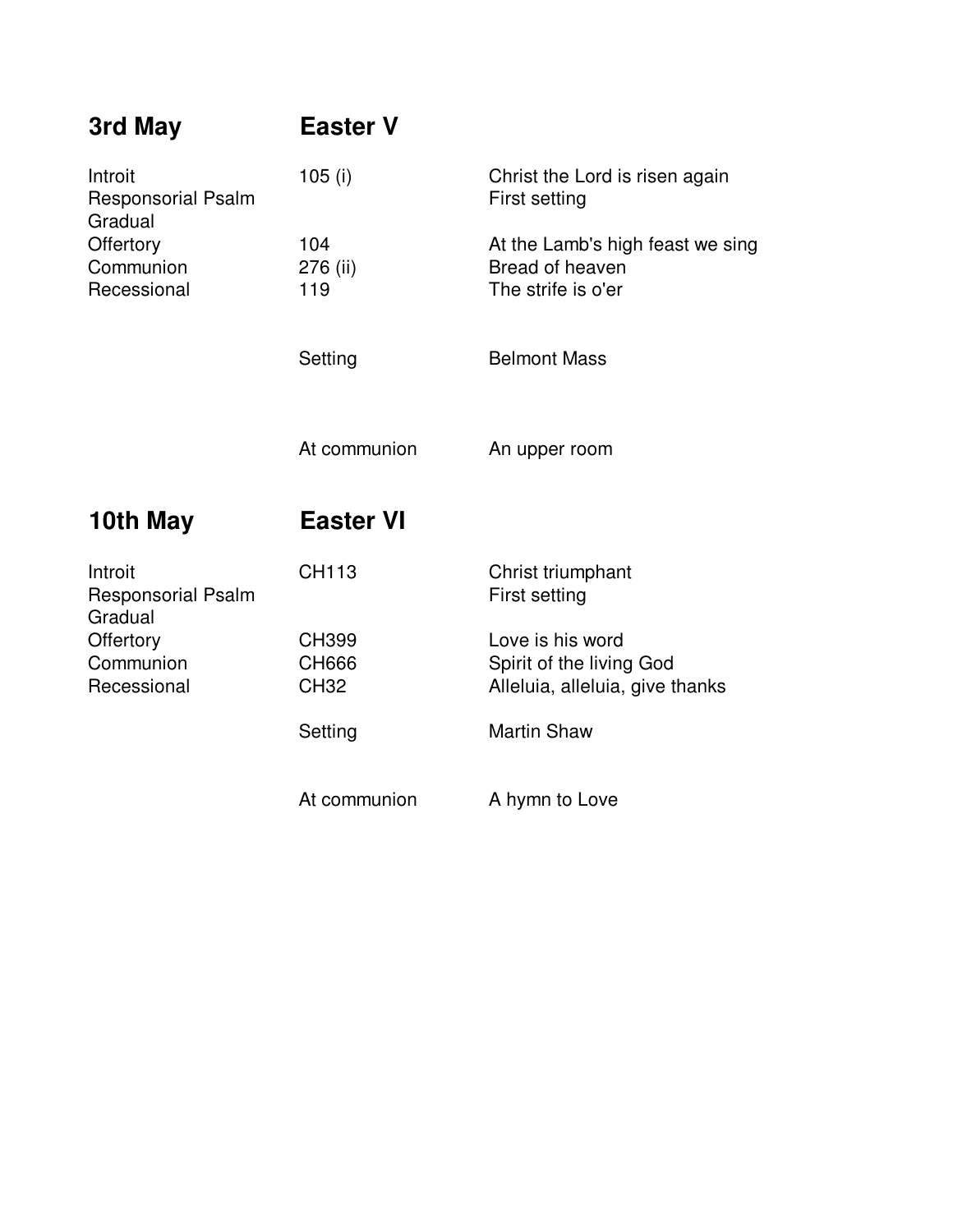| 17th May                                                                                 | <b>Ascension</b>         |                                                                                       |
|------------------------------------------------------------------------------------------|--------------------------|---------------------------------------------------------------------------------------|
| Introit<br><b>Responsorial Psalm</b><br>Gradual<br>Offertory<br>Communion<br>Recessional | 352                      | Crown him with many crowns<br>Second setting                                          |
|                                                                                          | 130 $(i)$<br>271<br>134  | Hail the day<br>Alleluia, sing to Jesus<br>The head that once was crowned with thorns |
|                                                                                          | Setting                  | Frances Bradford & Lourdes I Gloria                                                   |
|                                                                                          | At communion             | Let all the world                                                                     |
| 24th May                                                                                 | <b>Whit Sunday</b>       |                                                                                       |
| Introit<br><b>Responsorial Psalm</b><br>Gradual                                          | 139                      | Come thou Holy Spirit, come<br>First setting                                          |
| Offertory<br>Communion<br>Recessional                                                    | 137<br>308<br>141 (t185) | Come down, O Love Divine<br>Thee we adore<br>Holy Spirit, ever dwelling               |
|                                                                                          | Setting                  | Mass of St Gregory & Lourdes II Gloria                                                |
|                                                                                          | At communion             | Celtic benediction                                                                    |